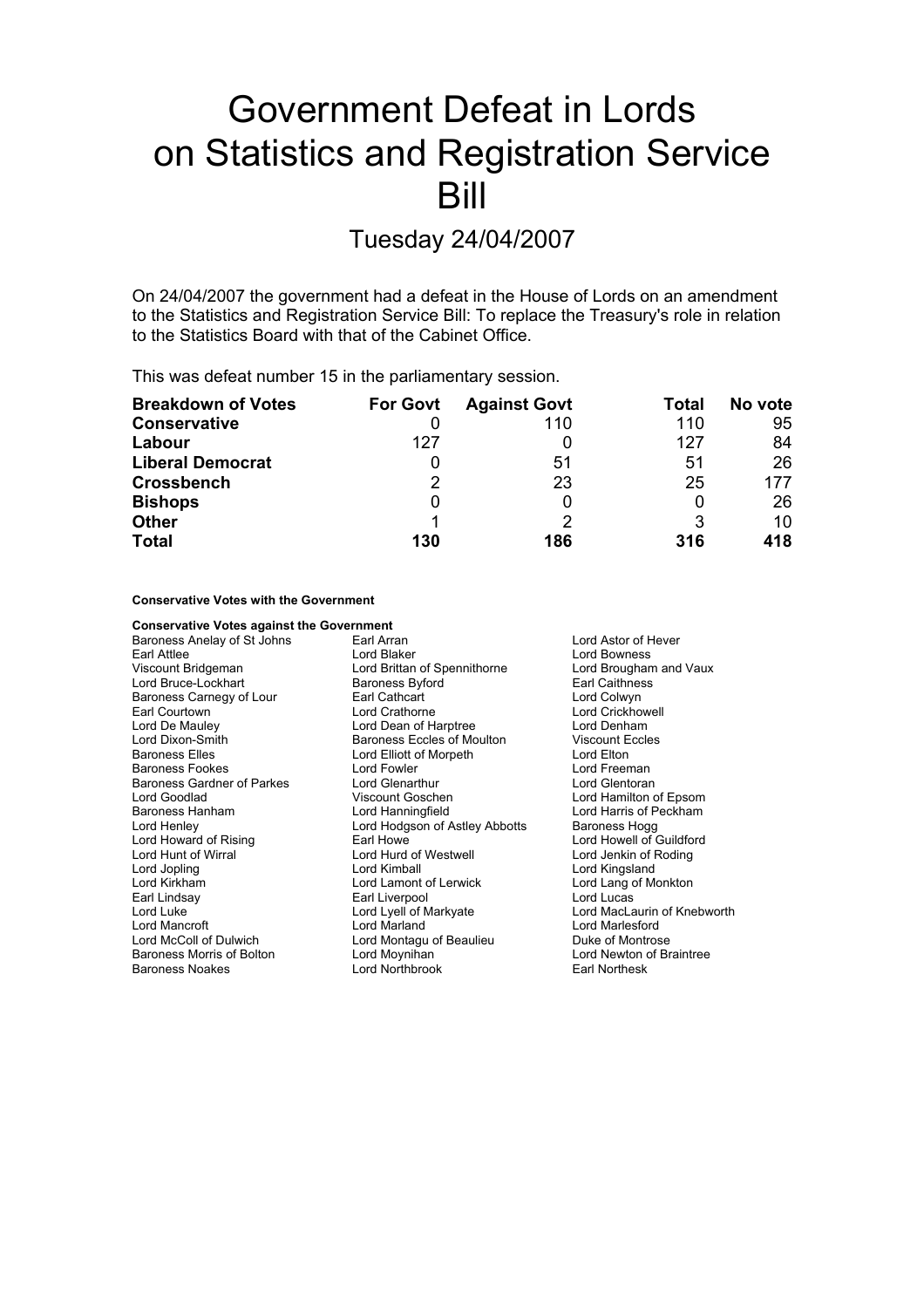Lord Norton of Louth **Baroness O'Cathain**<br>
Baroness Oppenheim-Barnes Lord Palumbo<br>
Baroness Park of Monmouth Baroness Oppenheim-Barnes Lord Palumbo<br>
Baroness Perry of Southwark Lord Pilkington of Oxenford Baroness Platt of Writtle Baroness Perry of Southwark Lord Pilkington Cord Pilkington Cord Pilkington Cord Baroness Perry of Southwark Lord Plumb (Electronic Lord Prior Cord Prior Cord Renton of Mount Harry Baroness Rawlings<br>
Lord Reay (Electronic Lord Renton of Mount Harry Lord Roberts of Conwy Lord Reay Lord Renton of Mount Harry Lord Roberts<br>Lord Rotherwick **Conwy Converts Converts Conwy Conwy Conwy Conwy Conwy Conwy Conwy Conwy Conwy Conwy Conwy Conw**<br>Lord Rotherwick Lord Rotherwick **Baroness Seccombe**<br>Baroness Sharples<br>
Lord Shaw of Northstead Lord Steinberg Lord Strathclyde Lord Swinfen Lord Taylor of Warwick Lord Taylor of Holbeach Baroness Thatcher Lord Tugendhat Viscount Ullswater Baroness Verma Lord Waldegrave of North Hill

# **Labour Votes with the Government**

Lord Alli **Lord Alli Baroness Amos** Lord Anderson of Swansea<br>Baroness Andrews **Lord Anderson Club Anderson Corporation** Lord Bach Lord Bassam of Brighton Lord Bilston Lord Borrie Lord Borrie Lord Boyd of Duncansby<br>
Lord Bradley Lord Bragg Lord Brooke of Alverthorp Lord Bradley **Lord Bragg Lord Bragg Lord Brooke of Alverthorpe**<br>
Lord Brookman **Lord Brooks of Tremorfa** Lord Campbell-Savours Lord Brookman Lord Brooks of Tremorfa<br>
Lord Carter of Coles
Lord Christopher Lord Clarke of Hampstead Lord Clinton-Davis Baroness Cohen of Pim<br>
Lord Corbett of Castle Vale Baroness Crawley Lord Davies of Oldham Lord Corbett of Castle Vale Baroness Crawley<br>
Baroness Dean of Thornton-le-Fylde Lord Desai<br>
Lord Drayson Baroness Dean of Thornton-le-Fylde Lord Desai<br>Lord Dubs Lord Elder Lord Dubs Lord Elder Lord Elder Lord Evans of Parkside<br>
Lord Evans of Temple Guiting Lord Falconer of Thoroton Baroness Farrington of Lord Faulkner of Worcester 
and The Lord Filkin Cord Foulkes of Cumnock
Lord Foster of Bishop Auckland
Lord Foster of Bishop Auckland
Lord Foulkes of Cumnock
Lord Fote of Fairfield
Cord Fote of Fairfield
Lord Fote of Fairf Lord Foster of Bishop Auckland Baroness Gale **Baroness** Gale Lord Gavron **Baroness** Gibson of Market Rasen Baroness Golding The Lord Goldsmith Cord Gordon of Strathblane<br>
Baroness Goudie The Lord Graham of Edmonton Lord Grocott Lord Harris of Haringey Lord Haworth Baroness Hilton of Eggardon<br>Baroness Hollis of Heigham Lord Howarth of Newport Baroness Howells of St David Baroness Hollis of Heigham Lord Howarth of Newport Baroness Howells of St Davids<br>
Lord Howie of Troon Lord Hovle Cord Hovels Cord Hughes of Woodside Lord Howie of Troon Lord Hoyle Lord Hoyle Lord Hughes of Woodside Lord Hughes of Woodside Lord Hughes of Whitch Lord Jones Lord Judd Lord Layard Lord Lea of Crondall **Lord Leitch**<br>
Lord Lord Lord Macdonald of Tradeston<br>
Lord Macdonald of Tradeston Lord Lofthouse of Pontefract Lord Macdonald of Tradeston Lord MacKenzie of Culkein<br>Lord Mason of Barnsley Baroness Massey of Darwen Lord Maxton Baroness McIntosh of Hudnall Lord McKenzie of Luton Lord Moonie<br>Baroness Morgan of Huvton Baroness Morgan of Drefelin Baroness Morris of Yardley Lord Morris of Aberavon **Lord Morris of Manchester** Lord Morris of Handsworth Lord Pendry **Community Community** Baroness Pitkeathley **Community Community Community Community** Community Lord Radice<br>
Baroness Quin<br>
Baroness Quin ential Baroness Ramsay of Cartvale Lord Rea Lord Rea Lord Richard<br>Lord Robertson of Port Ellen Lord Rooker Lord Rosser Lord Robertson of Port Ellen Lord Rooker Cord Rosser<br>
Lord Rowlands Cord Rosser Baroness Royall of Blaisdon Baroness Scotland of Asthal Lord Sewel **Lord Sheldon** Lord Sheldon Lord Sheldon Lord Smith of Leigh<br>
Lord Soley **Lord Stone of Blackheath** Baroness Taylor of Bolton Lord Taylor of Blackburn Lord Temple-Morris Baroness Thornton Lord Tomlinson **Lord Truscott** Lord Truscott Lord Tunnic<br>
Lord Turnberg **Lord Call Corporation**<br>
Lord Turnberg **Call Corporation**<br>
Baroness Turner of Camden Lord Turnberg **Baroness Turner of Camden**<br>
Baroness Turner of Camden<br>
Baroness Wall of New Barnet Lord Warner Baroness Whitaker

Lord Soulsby of Swaffham Prior Lord St John<br>Lord Strathclyde Lord Swinfen Lord Wade of Chorlton<br>Baroness Wilcox

Baroness Adams of Craigielea Lord Adonis Lord Archer of Sandwell **Lord Bach**<br> **Example 2** Lord Baroness Billingham Lord Christopher Lord Clark of Windermere<br>
Lord Clinton-Davis Baroness Cohen of Pimlico Lord Graham of Edmonton Lord Grocott<br>
Lord Harrison Lord Hart of Chilton Baroness Massey of Darwen and Lord Maxton<br>
Lord McKenzie of Luton and Rord Moonie Baroness Morgan of Drefelin<br>Lord Morris of Manchester Exercise Solution Contract Contract Contract Contract Contract Contract Contract Contract Contract Contract Co<br>
Baroness Quin Lord Richard<br>
Lord Richard Baroness Royall of Blaisdon Lord Stone of Blackheath **Baroness Warwick of Undercliffe**<br>
Lord Warner Baroness Warwick of Undercliffe<br>
Lord Winston

Baroness Sharples Lord Shaw of Northstead Baroness Shephard of Northwold<br>
Lord Skelmersdale Lord Soulsby of Swaffham Prior Lord St John of Fawsley

Lord Falconer of Thoroton Baroness Farrington of Ribbleton<br>
Lord Filkin<br>
Lord Filkin Baroness Jones of Whitchurch